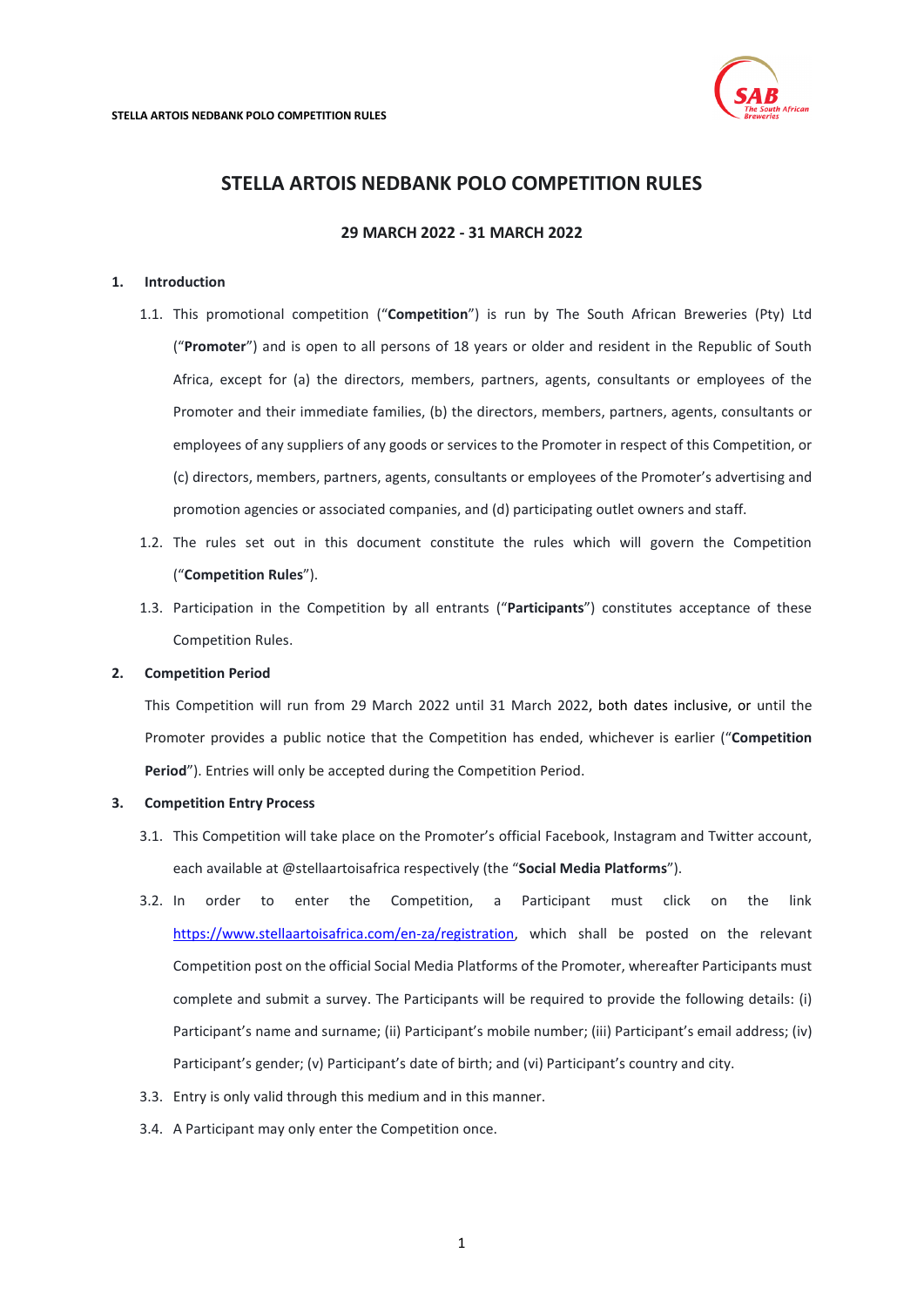

#### **STELLA ARTOIS NEDBANK POLO COMPETITION RULES**

- 3.5. Participants are liable for their own data and voice charges in respect of the Competition participation as well as any verification process, if applicable.
- 3.6. Entry into the Competition, as well as the availability of a Prize, shall be subject to any regulations issued in terms of Section 27(2) of the Disaster Management Act, 2002 ("**Regulations**").

# **4. Description of Prize**

- 4.1. The prize for this Competition is 1 x set of double tickets to the Nedbank International Polo event, scheduled to take place on 4 April 2022, where the winner will be hosted in the Promoter's Stella Artois hospitality site and will receive complimentary food and beverages (the "**Prize**").
- 4.2. There are a total of 3 Prizes available to be won during the Competition Period and each Prize has a value of approximately R3,000.
- 4.3. The winner will be permitted to bring a maximum of 1 additional guest attendee to enjoy the Prize (the "**Additional Attendee(s)**)".
- 4.4. The winners and the Additional Attendees are responsible for making their own arrangements to enjoy the Prize, including the cost of travel to the local venue or event and any accommodation costs.
- 4.5. No person may win more than 1 Prize in this Competition.
- 4.6. A winner may not transfer a Prize, in whole or in part, to any other person or exchange a Prize for an alternate prize or for its cash value. A winner may not substitute him/herself with any other person.
- 4.7. The winners will receive the Prizes on or about 1 April 2022 via email, or the Promoter will contact the winners to make arrangements for the winners to receive their Prizes on or about 1 April 2022.

# **5. Winner Selection and Notification**

- 5.1. The winners will be selected via a random draw process. The draw will take place on or about 1 April 2022 and will consist of all valid entries received during the Competition Period.
- 5.2. The winners will be notified by the Promoter via email or telephone on or about 1 April 2022. If the Promoter is unable to contact a winner, he/she will be disqualified and a substitute winner may at the discretion of the Promoter be selected, using the same winner selection process.

# **6. Winner Verification**

6.1. The winners (and accompanying Additional Attendees) must be over the age of 18 years old and must comply with the eligibility criteria set out in Competition Rule [1.1](#page-0-0) and the requirements in these Competition Rules, which may be verified by or on behalf of the Promoter. A winner may be asked to provide a copy of his/her identity document/passport/driver's license/proof of residential address in order to receive and/or enjoy the Prize. The Promoter reserves the right to conduct the validation and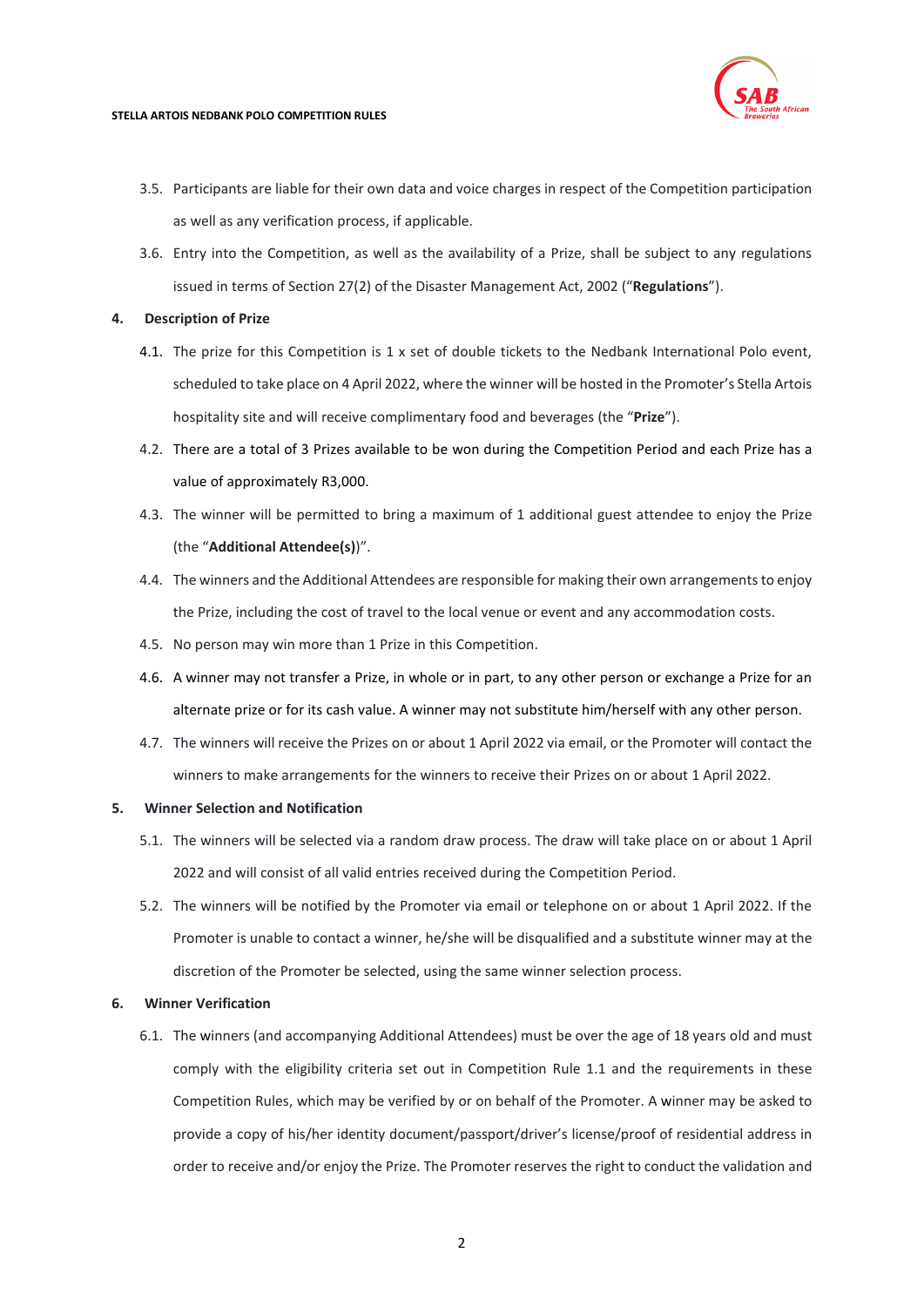

verification process via automated means and/or any other means that the Promoter may deem necessary, and by participating in the Competition, all winners and Additional Attendees consent to the appropriate validation and verification measures that the Promoter may implement from time to time.

- 6.2. A Prize will only be awarded after successful verification of a winner. Failing successful verification of a winner, a substitute winner may be selected at the discretion of the Promoter and failing successful verification of an Additional Attendee, the Promoter reserves the right to disqualify such Additional Attendee from attending and enjoying the Prize. A winner and Additional Attendee must be fully vaccinated against COVID-19 and may be asked to provide confirmation of their vaccinations against COVID-19, which can be obtained a[t https://vaccine.certificate.health.gov.za.](https://vaccine.certificate.health.gov.za/)
- 6.3. The Promoter reserves the right to carry out audits in respect of a winner to verify his/her eligibility and/or the validity of a winner's entry. The Promoter may disqualify a winner if any fraud or cheating or related activity is suspected, including without limitation, through the manipulation of an entry or otherwise falsifying data. Should the Promoter or its agent determine that an entry or Participant is invalid or ineligible, the relevant Participant shall not be entitled to receive a Prize and will not be compensated in any way.

#### **7. Prize Forfeiture**

- 7.1. A winner must communicate his/her full details to the Promoter or its agent as requested by the Promoter or its agent. Failure to do so may result in forfeiture of a Prize.
- 7.2. If a winner is unable to attend, receive or utilise (as applicable) a Prize then the entire Prize shall be forfeited. There will be no compensation, in any form, including, but not limited to monetary compensation and/or rescheduling, to any party, irrespective of the reason/s for the inability of that winner to attend, receive or utilise (as applicable) a Prize.
- 7.3. Time permitting and subject to the Promoter's approval, where a Prize is forfeited a substitute winner may be chosen in the same manner as an original winner was chosen.

#### **8. General**

8.1. All winners and Additional Attendees must comply with the Regulations at all times, and any noncompliance with the Regulations will result in automatic disqualification. It shall be the sole responsibility of the winners and Additional Attendees to observe and comply with any and all restrictions imposed by the Regulations from time to time. Each Participant indemnifies and hold harmless the Promoter, its associated companies, and the directors, officers, employees and agents of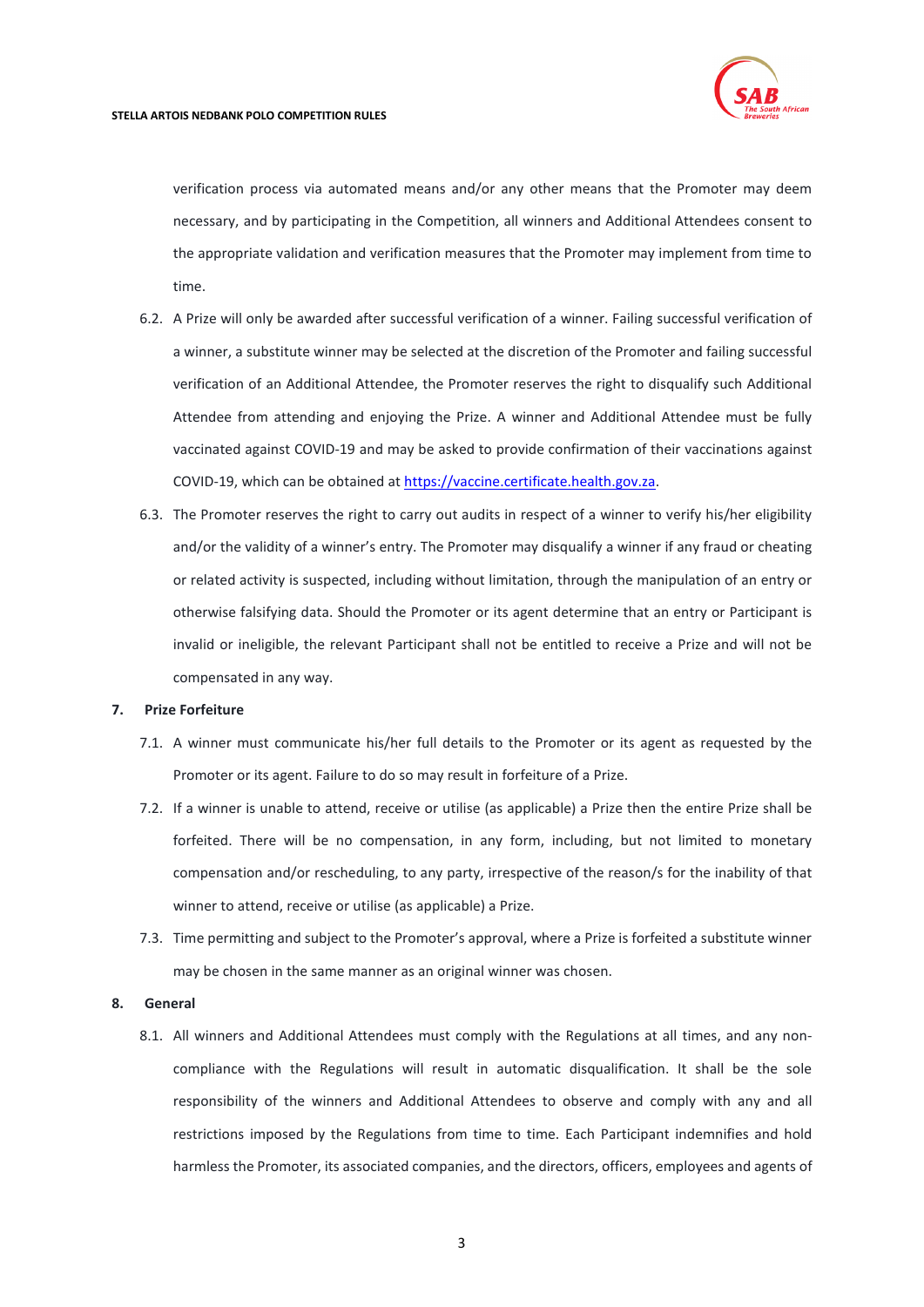

#### **STELLA ARTOIS NEDBANK POLO COMPETITION RULES**

the Promoter and its associated companies, against any losses or damages arising from a breach of the provisions of the Regulations by such winner or Additional Attendee, and the Promoter shall not in any manner whatsoever be liable for any transgressions by any Participant in this regard.

- 8.2. Should the process for entry into the Competition or the Prize/s involve any alcoholic beverage, Participants shall ensure that it is enjoyed responsibly.
- 8.3. In the event of a dispute, the Promoter's decision is final and binding and no correspondence will be entered into.
- 8.4. The timelines stated by the Promoter or its agent must be adhered to. Failing adherence to any timeline, at any stage, may result in disqualification and forfeiture of a Prize in its entirety with no compensation to any party by the Promoter.
- <span id="page-3-0"></span>8.5. Each Participant, by participating in the Competition, acknowledges, agrees and expressly consents to:
	- 8.5.1. the Promoter processing the Participant's personal information, including in the form of names, telephone numbers, identity numbers and/or email addresses, during and after the course and scope of the Competition; and
	- 8.5.2. the Promoter transferring the winning Participant's personal information, including names, telephone numbers, identity numbers and/or email addresses, to the relevant third parties in order to make any required travel, delivery or other arrangements, as may be applicable, during the course and scope of the Competition for utilisation of a Prize,

which processing and transfer shall take place in accordance with the provisions of the Protection of Personal Information Act 14 of 2013 ("**POPIA**") and any other applicable law, and for the purpose of giving effect to the Competition.

- 8.6. With the exception of Competition Rule [8.5](#page-3-0) above, the Promoter will not share any personal information with any third party except where such disclosure is necessary to enable the Promoter to provide, deliver or in any other way give effect to these Competition Rules and/or a Prize, where such disclosure is permitted by law and/or where consent to sharing personal information is obtained from the relevant Participant by the Promoter. The Promoter will comply with the relevant data protection legislation, including POPIA.
- 8.7. A Participant may submit a request at<https://www.sab.co.za/content/data-subject-request-0> for the Promoter to: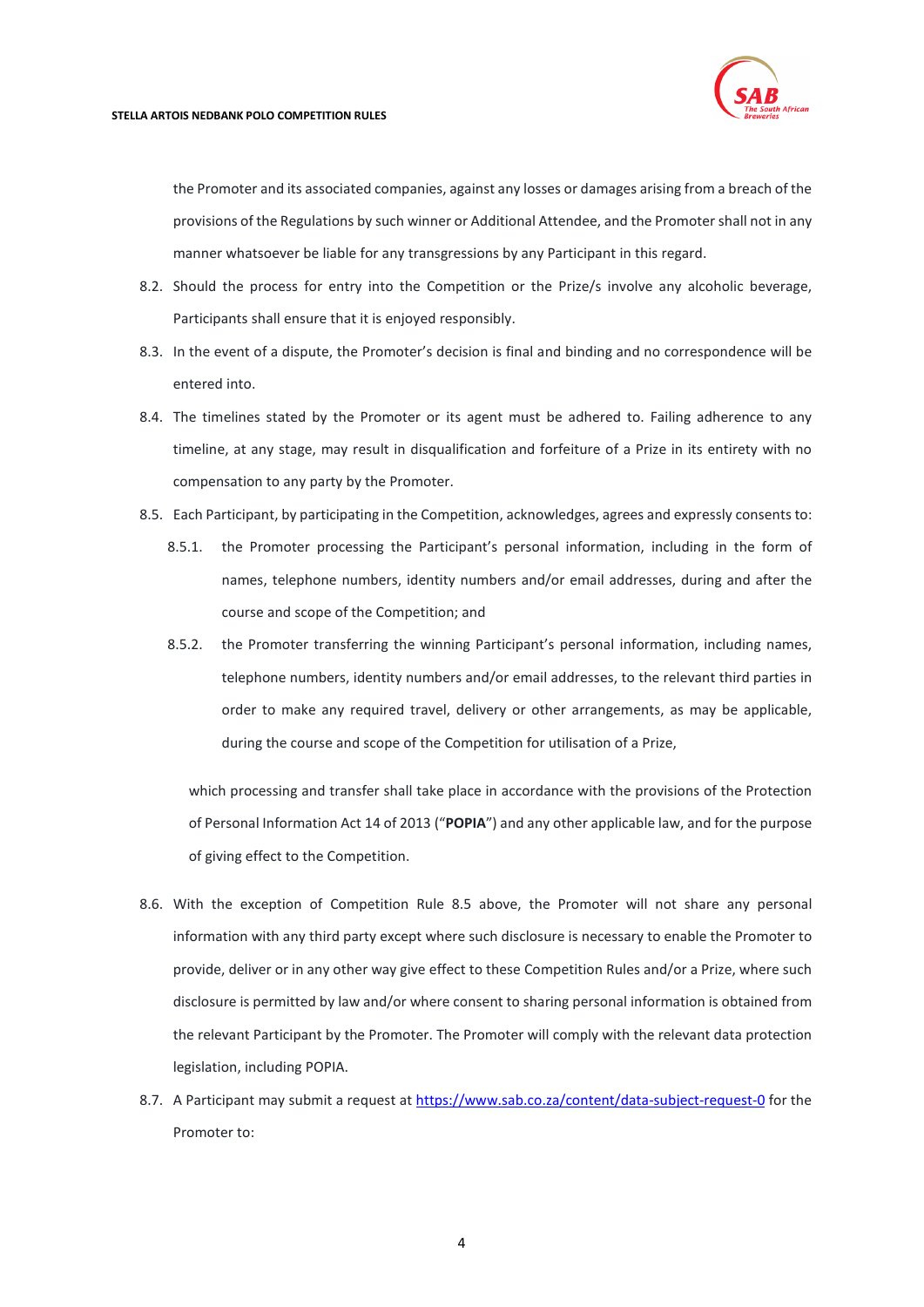

- 8.7.1. correct or delete personal information about the Participant in the Promoter's possession or under its control that is inaccurate, irrelevant, excessive, out of date, incomplete, misleading or obtained unlawfully; or
- 8.7.2. destroy or delete a record of personal information about the Participant that the Promoter is no longer authorised to retain.
- 8.8. The Promoter may make media announcements containing, or otherwise publish, the names and/or photographs of a winner without remuneration being payable to a winner, provided that the Promoter will not do so if a winner communicates in writing to the Promoter that he/she does not want his or her names or photographs to be contained in media announcements or otherwise published.
- 8.9. Should a Prize not be available despite the Promoter's reasonable endeavours to procure a Prize, the Promoter reserves the right to substitute a Prize with another of equal value as determined in the Promoter's sole discretion and subject to availability. No person will be entitled to be compensated in any way in this instance by the Promoter.
- 8.10. The Promoter will not be responsible for any costs, expenses or other liabilities incurred by a winner which are not expressly contemplated as part of a Prize.
- 8.11. These Competition Rules may be amended by the Promoter on public notice at any time during the Competition Period or thereafter. These Competition Rules will be interpreted by the Promoter only.
- 8.12. The Promoter reserves the right to alter, amend or cancel this Competition in whole or in part. Any alterations, amendments or cancellations will be interpreted by the Promoter only. In the event of an alteration, amendment and/or cancellation, the Promoter will not compensate any individual for any reason whatsoever.
- 8.13. **Each Participant indemnifies and holds harmless the Promoter, its associated companies, and the directors, officers, employees and agents of the Promoter and its associated companies, against any and all claims for any loss or damages, whether direct, indirect, consequential or otherwise, arising from any cause whatsoever connected to or arising out of his/her participation in any way in this Competition or his/her receipt, participation, ownership and/or use of a Prize. This indemnity is not intended to exclude any liability for any person which cannot be excluded under the Consumer Protection Act 68 of 2008.**
- 8.14. The Promoter shall not be responsible for any lost, damaged, corrupted, delayed, incorrect or incomplete entries for any reason whatsoever. Proof of sending an entry will not be accepted as proof of receipt of such entry. The Promoter shall not be responsible for the failure of any technical element